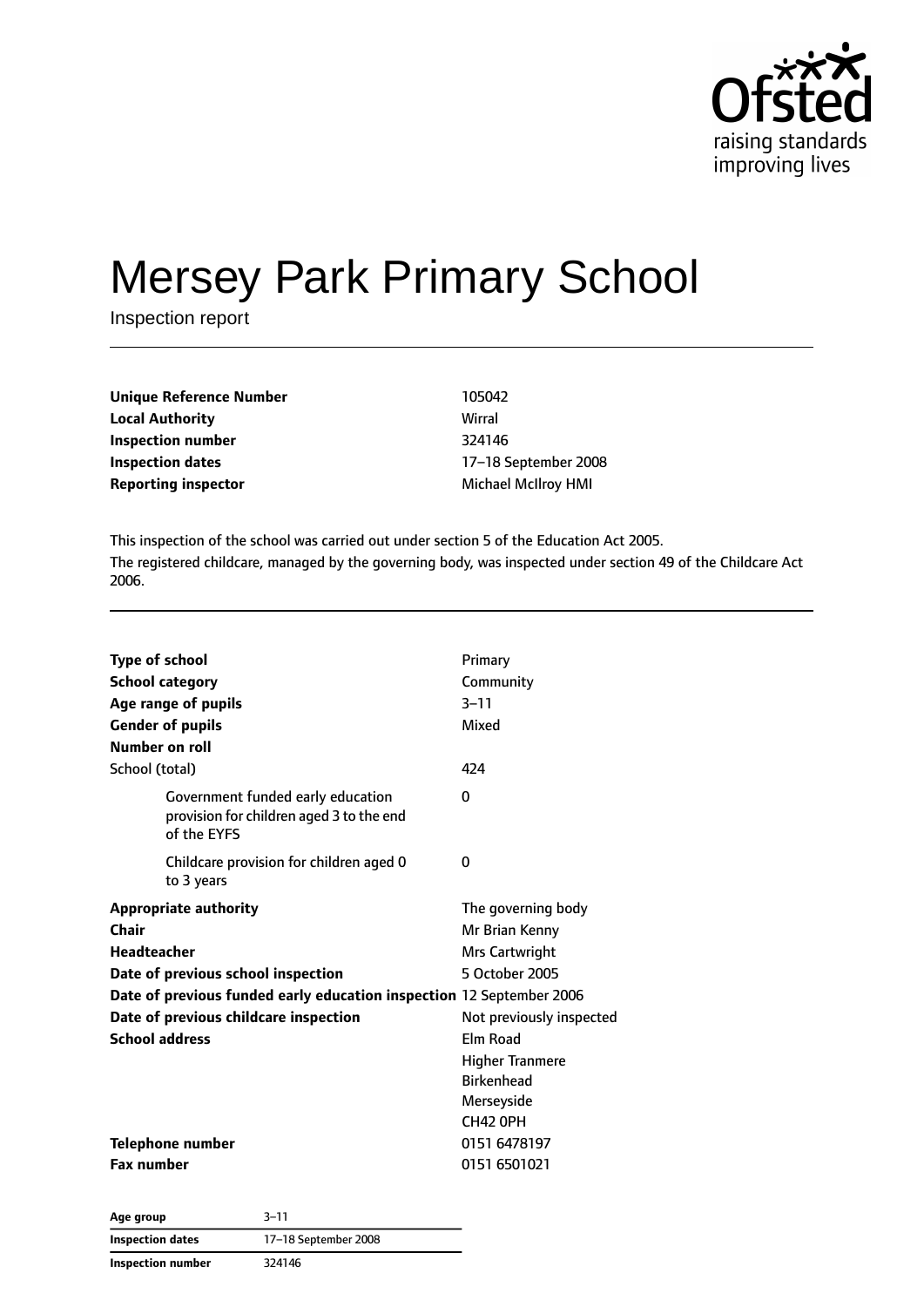.

<sup>©</sup> Crown copyright 2008

Website: www.ofsted.gov.uk

This document may be reproduced in whole or in part for non-commercial educational purposes, provided that the information quoted is reproduced without adaptation and the source and date of publication are stated.

Further copies of this report are obtainable from the school. Under the Education Act 2005, the school must provide a copy of this report free of charge to certain categories of people. A charge not exceeding the full cost of reproduction may be made for any other copies supplied.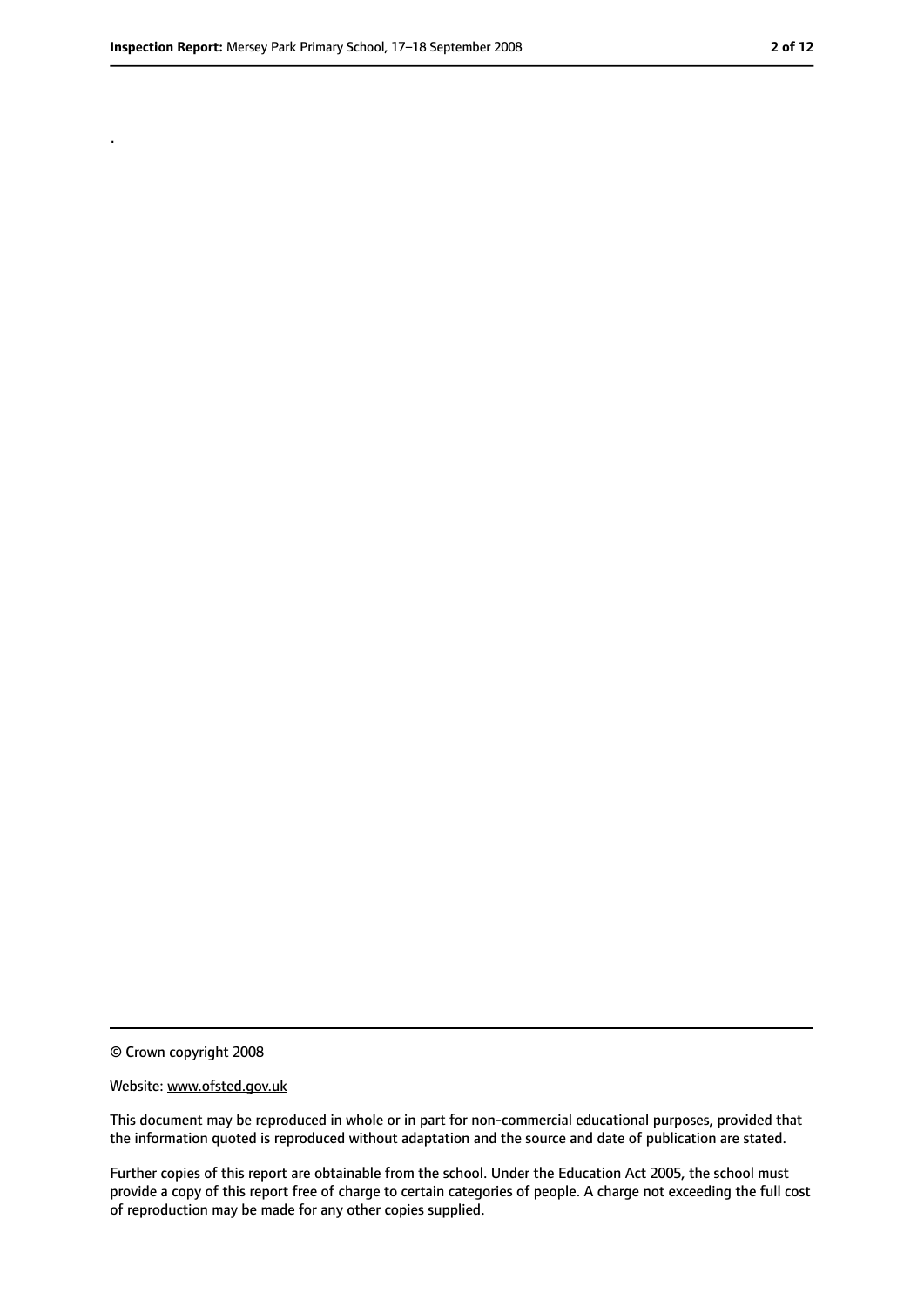# **Introduction**

The inspection was carried out by one of Her Majesty's Inspectors and two Additional Inspectors.

### **Description of the school**

Mersey Park is an above average sized primary school which serves an area which experiences levels of deprivation that are three times the average. Most pupils are of White British heritage and very few pupils speak English as an additional language. Half the pupils are entitled to free school meals, which is three times the national average. The proportion of pupils with learning difficulties and/or disabilities is above that found nationally.

The school holds the Healthy Schools Award and the Sports Active Award.

#### **Key for inspection grades**

| Grade 1 | Outstanding  |
|---------|--------------|
| Grade 2 | Good         |
| Grade 3 | Satisfactory |
| Grade 4 | Inadequate   |
|         |              |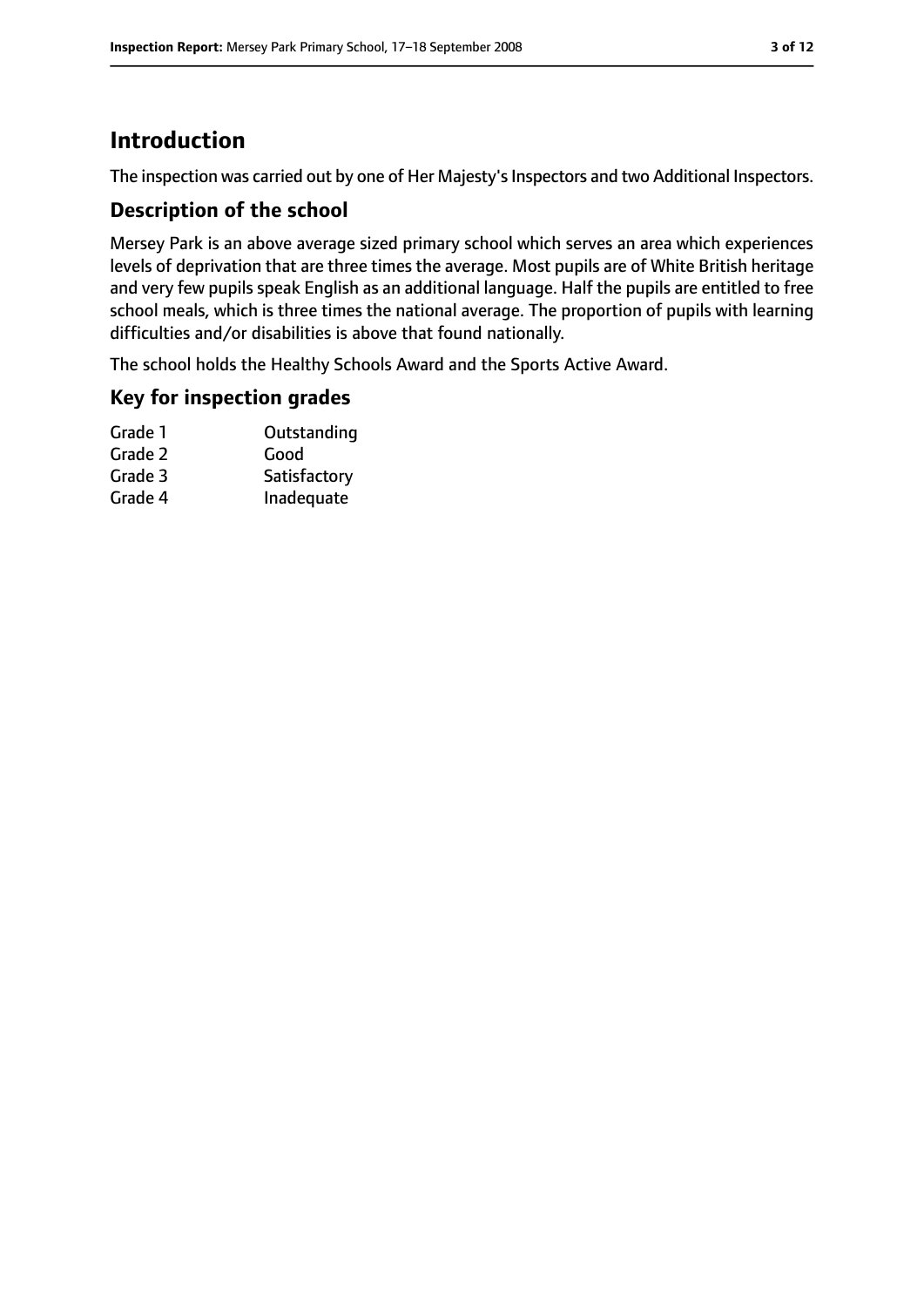# **Overall effectiveness of the school**

#### **Grade: 2**

This is a good school with a number of outstanding features. Its chief strengths lie in the exceptional care and support which it provides for its pupils.

Pupils receive a good start to their education in the effective and well-led Early Years Foundation Stage (EYFS). They enter the school with abilities and skills well below those normally expected for children of their age and when they leave Year 6 they have attained average standards. This represents good overall progress in their learning. A key reason for this success is the school's strong commitment to doing its best for all pupils. The school's welcoming and inclusive ethos, its focus on raising standards and the excellent care and support that learners receive ensure that all groups of pupils, including those with learning difficulties and/or disabilities, make good progress. Standardsin Key Stage 2 have risen steadily over a number of years and, despite a recent dip, are average. However, standards in reading, writing and mathematics in Key Stage 1 are well below average. This partly due to pupils' low starting point and some previous discontinuity in staffing, and could be higher.

The very good care provided for pupils enables them to feel very safe and secure in school and creates a positive climate for learning. This is characterised by a comment made by staff who said, 'the pupils are part of one big family at our school.' The school's excellent support for pupils, such as that provided by additional adults and external agencies, ensures that all groups of pupils, including vulnerable learners, are helped to succeed. A further reason for the good progress pupils make is good teaching. Fast-paced and often imaginative, it is securely based on the positive relationshipsthat exist between learners and staff. Pupils' personal development and well-being is also good. Pupils' are well behaved. They have good attitudes to learning and appreciate the good academic guidance that they receive. They enjoy school, partly because of major improvements to the curriculum, which is now good. Focused appropriately on the core subjects of English, mathematics and science, it also encourages creativity in lessons to capture pupils' interest. Pupils know how to stay safe and keep healthy. They make a good contribution to both their school and local community. Attendance, however, is below average and some pupils' absence has had an adverse impact on standards.

The school is well led and managed. The recently strengthened leadership team provides clear direction for the school and is focused on improving provision, raising standards and maintaining its inclusive ethos, wherein all pupils thrive. The good team spirit amongst staff has enabled a significant number of new teachers to settle quickly and effectively into their roles. Most parents who returned questionnaires support the work of the school. Governance is satisfactory. Governors are supportive of the school, but are not sufficiently well informed about its work in order to act effectively as its critical friend.

In light of the strengthened leadership team, improvements since the last inspection and the upward trend in standards in Key Stage 2, the school has good capacity to improve. It provides good value for money.

#### **Effectiveness of the Early Years Foundation Stage**

#### **Grade: 2**

Parents appreciate how quickly their children settle into the Nursery and say they feel welcomed and encouraged as partners in their children's learning. They agree that children get a good start in the Nursery and Reception classes. Parents are pleased with the provision, which meets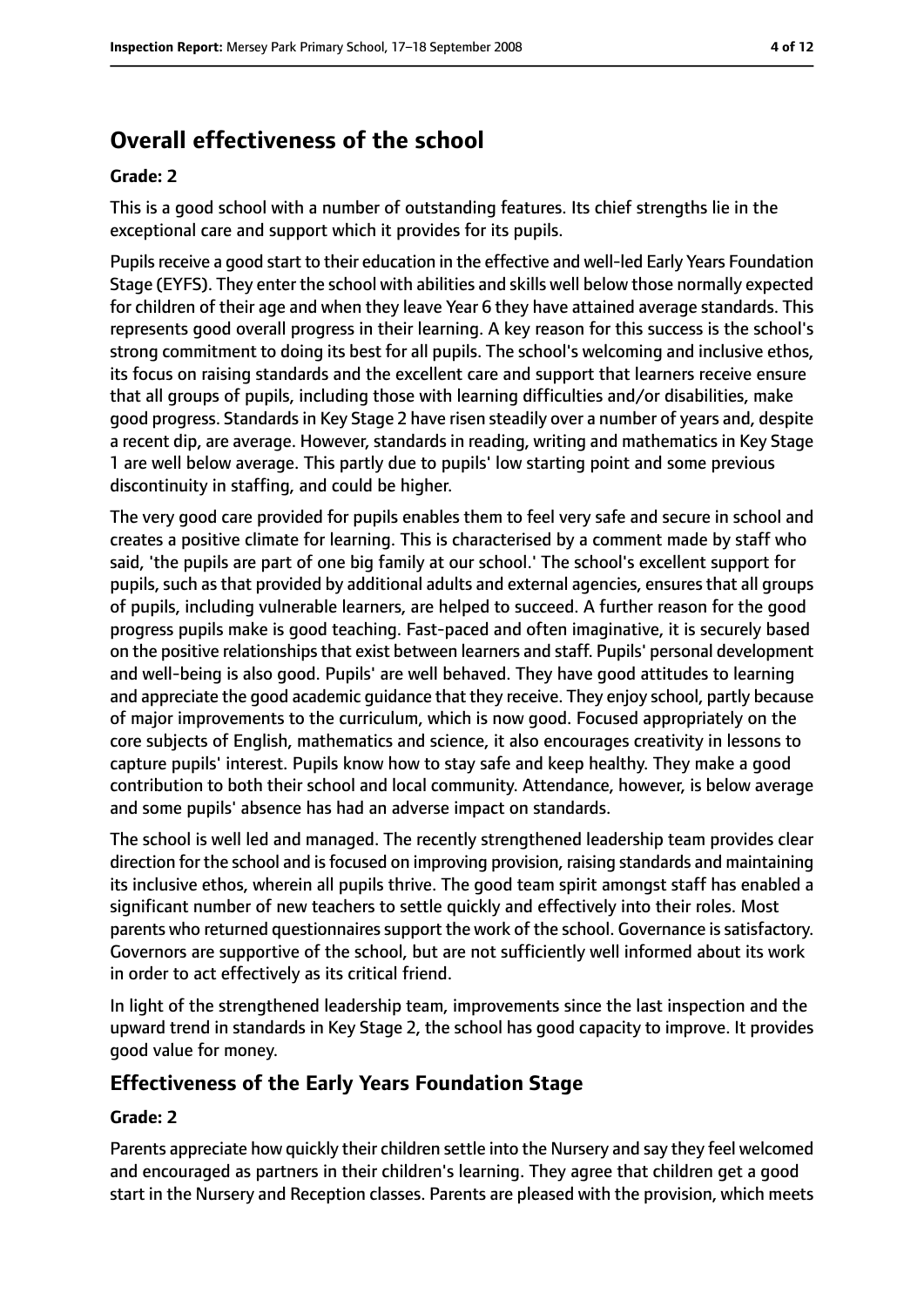the statutory requirements for EYFS. Children start in Nursery with a wide range of skills, although many have skills that are well below those considered typical for children of their age. By the end of the Reception Year, the majority reach, and some exceed, the expected early learning goals. However, a significant minority are still working towards these. Good teaching speeds up children's learning, particularly in their personal and social development. Progress in their speaking and listening skills is also good due to teachers' careful assessments and the good range of activities provided. This has a positive impact on children's learning and their communication skills. They confidently try new things and have 'a go' at reading, writing and counting. As a result, every child makes good or better progress in all of the areas of their learning. The children are happy, friendly and quite obviously secure and confident. They enjoy sharing their learning with visitors. Good teamwork among the adults and effective care systems ensure that children's welfare and progress is a priority. The EYFS is led and managed well. Space and resources are used well, promoting good learning and independence. Good use is made of a shared area for outside learning while children wait for building work on their own separate play space to be completed.

#### **What the school should do to improve further**

- Raise standards in reading, writing and mathematics in Key Stage 1.
- Improve attendance.
- Improve governance so that governors can hold the school more effectively to account for its work.

## **Achievement and standards**

#### **Grade: 2**

Pupils enter the school with levels of skills and knowledge that in many cases are well below what is expected for children of their age. When they leave, they have attained standards that are broadly average and have, therefore, made good progress overall. Although the progress made by pupils in Key Stage 1 has been weaker in the past, recent changes to staffing mean that pupils are now starting to achieve well. In Key Stage 2, pupils also achieve well and some make very good progress. All groups of pupils, including those with learning difficulties and/or disabilities and those entitled to free school meals make good progress in their learning.

Standards in the core subjects of English, mathematics and science in Key Stage 1 have been well below average for a number of years, partly due to pupils' low starting point and some prolonged discontinuity in staffing. In 2007, the last year for which validated national assessment results are available, pupils performed least well in writing and most strongly in mathematics. Provisional data provided by the school from the most recent assessments indicate that standards remain well below average, although there has been some improvement in reading and writing. In Key Stage 2, standards are average overall. Results in the core subjects improved steadily over a period of five years until 2007, when they were just above average. Provisional results from the most recent end of Key Stage 2 national tests, suggest that standards have dipped slightly due to weaknesses in the year group and some pupils' absence. Nonetheless, standards remain broadly in line with national averages.

## **Personal development and well-being**

#### **Grade: 2**

Pupils' spiritual, moral, social and cultural development is good. They treat adults, each other and their environment with respect. They know right from wrong and the good behaviour that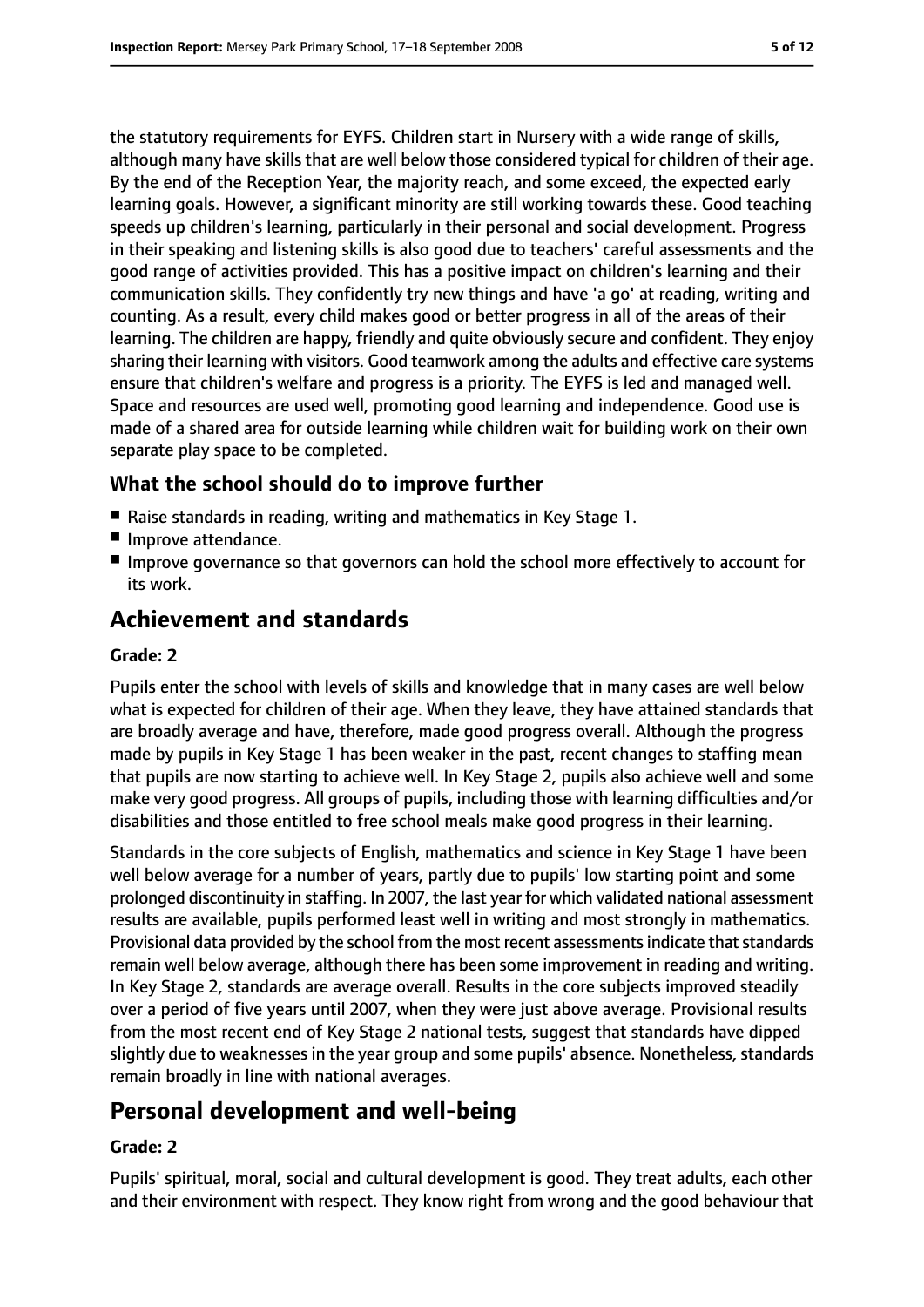they display in and around school stems from this. This is also helped by the 'zone system' used by staff to improve behaviour. Pupils feel safe in school and have a good understanding of how to keep safe and healthy. Many make healthy choices in the food they eat and the exercise they take at playtimes and in school clubs. Most pupils enjoy coming to school. However, attendance is no better than satisfactory. Despite a number of initiatives designed to improve attendance, it remains below average. Pupils make a good contribution to their school community by taking up positions of responsibility such as team captains and class monitors. The elected school council has made a significant contribution to school life. Its suggestions for improving the lunchtime food and the pupils' toilets have been followed. Pupils are aware they are part of a wider community and a number of local and international charities benefit from their generosity. They learn to work well together. Older pupils participate in 'enterprise schemes' that introduce them to the world of business, encourage them to improve their skills and to work effectively as members of a team. This prepares them well for their future lives.

# **Quality of provision**

#### **Teaching and learning**

#### **Grade: 2**

Inspectors agree with the school's judgement that the quality of teaching and learning is good. Relationships between staff and learners are good in lessons, and combined with teachers' high expectations, this results in good behaviour being a feature of all classes. Pupils feel confident to approach staff, if they are stuck or unsure. Pupils' enjoyment of their lessons is clear. This is brought about by the element of fun teachers bring to learning and the brisk pace of lessons which pupils find challenging. A typical comment being. 'Teachers try to make learning as fun as they can to help you remember.' Teaching assistants are used very effectively to support learning. Information and communication technology (ICT) is well used to stimulate learning. In one imaginative Year 6 lesson, it was well used to show a tour guide film to pupils to introduce them to their new topic on Mexico. Pupils have opportunities to work together which improve their confidence. Strategies to help pupils assess the quality of their work are used well in many lessons. These also enable pupils to check their learning and staff to identify gaps in pupils' knowledge. Work is marked regularly and pupils receive positive written or oral feedback about how well they have done. The useful marking system which indicates the 'way forward' for pupils in their learning, which was introduced into the teaching of writing, is now spreading to other subjects.

#### **Curriculum and other activities**

#### **Grade: 2**

School leaders have taken effective steps to improve the curriculum and it is now good. It is appropriately focused on the core subjects and the quality of teaching and younger pupils' learning of basic literacy skills is better than at the time of the last inspection. This enables teachers to give pupils wider and more enjoyable learning opportunities in subjects such as history and geography. There is a strong emphasis on learning about other countries and cultures, which is enriched by 'theme weeks.' In turn, this hasimproved the curriculum'srelevance and interest for pupils. Pupils use the skills they have learned in English, mathematics and ICT lessons well in other subjects. However, the teaching and learning of literacy and numeracy skills within other subjects are not yet fully embedded. Older pupils say how much they enjoy learning French and Spanish. There is a good range of well-attended sports and arts activities, such as dancing, football, basketball and fitness clubs. Wider opportunities, such as visitors,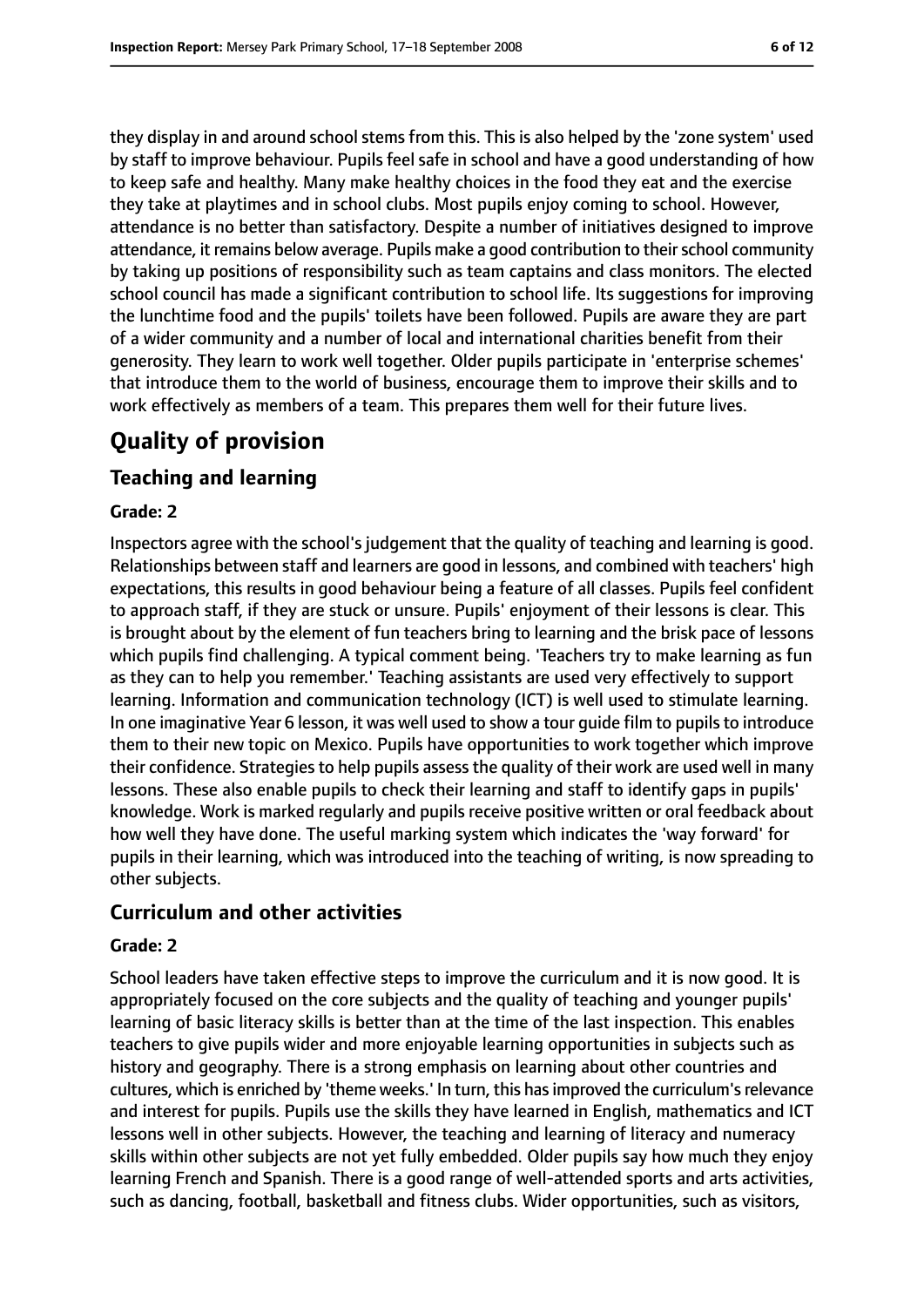dramatic performances and educational trips, including the popular residential visit for Year 6 pupils to Barnstondale, further enrich the curriculum. Pupils with learning difficulties and/or disabilities have full access to learning opportunities, which is a further improvement since the last inspection.

#### **Care, guidance and support**

#### **Grade: 1**

The care and support provided for pupils are outstanding. Consequently, pupils feel very safe and secure in school. All staff are committed to this high quality of care. This was illustrated by a comment, 'The children are our priority'. As a result, pupils are confident that they can turn to staff for help whenever they have a worry or difficulty. Vulnerable pupils are able to select a member of staff as a 'buddy' to contact if they feel, at any time, in need of help or support. There are a great many links with outside agencies, which provide excellent support for pupils with particular needs. A very effective and committed group of skilled teaching assistants provides high quality support for pupils with learning difficulties and/or disabilities and other vulnerable pupils. This excellent support helps these pupils to achieve well. Academic guidance is good. Pupils' progressistracked regularly and carefully and thisinformation is used well. They are given challenging targets and teachers provide pupils with the next steps in learning they need to take to achieve them.

## **Leadership and management**

#### **Grade: 2**

The headteacher, ably assisted by the deputy headteacher, provides strong leadership and clear direction for the school. The leadership team has been reorganised and strengthened by recent appointments. Expectations of pupils and staff are high and a good team spirit exists in the school. The school's work is checked regularly by senior leaders and feedback on areas for improvement is shared with staff. Weaknesses in teaching are addressed. Rigorous performance management arrangements are linked appropriately to improving standards. Good procedures to track pupils' progress are used effectively to hold teachers to account. Middle managers are effective. Effective leadership by the coordinators for special educational needs ensures that pupils with learning difficulties and/or disabilities make good progress. Other managers check on pupils' work and thus have a good overview of the strengths and weaknesses of their curriculum areas.

Areas for improvement, identified at the last inspection, have been successfully tackled. Other useful initiatives such as teaching older pupils in small groups for mathematics have contributed to the general rising trend in standards at Key Stage 2. In 2007 and 2008, the school met most of its challenging targets. These are used well by senior leaders to drive improvement and ensure that all groups of pupils make equally good progress.

The school's self-evaluation of its effectiveness, although lacking some detail, is accurate. It is based on regular checks on the school's work and analysis of performance data . The school knows where it needs to improve. It has used this information to introduce initiatives such as the 'All Write Now' strategy designed to improve standards in writing. An evaluated school improvement plan focuses aptly on raising standards and is supported by action plans for different subjects. The positive interaction between staff and pupils, effective inclusion and a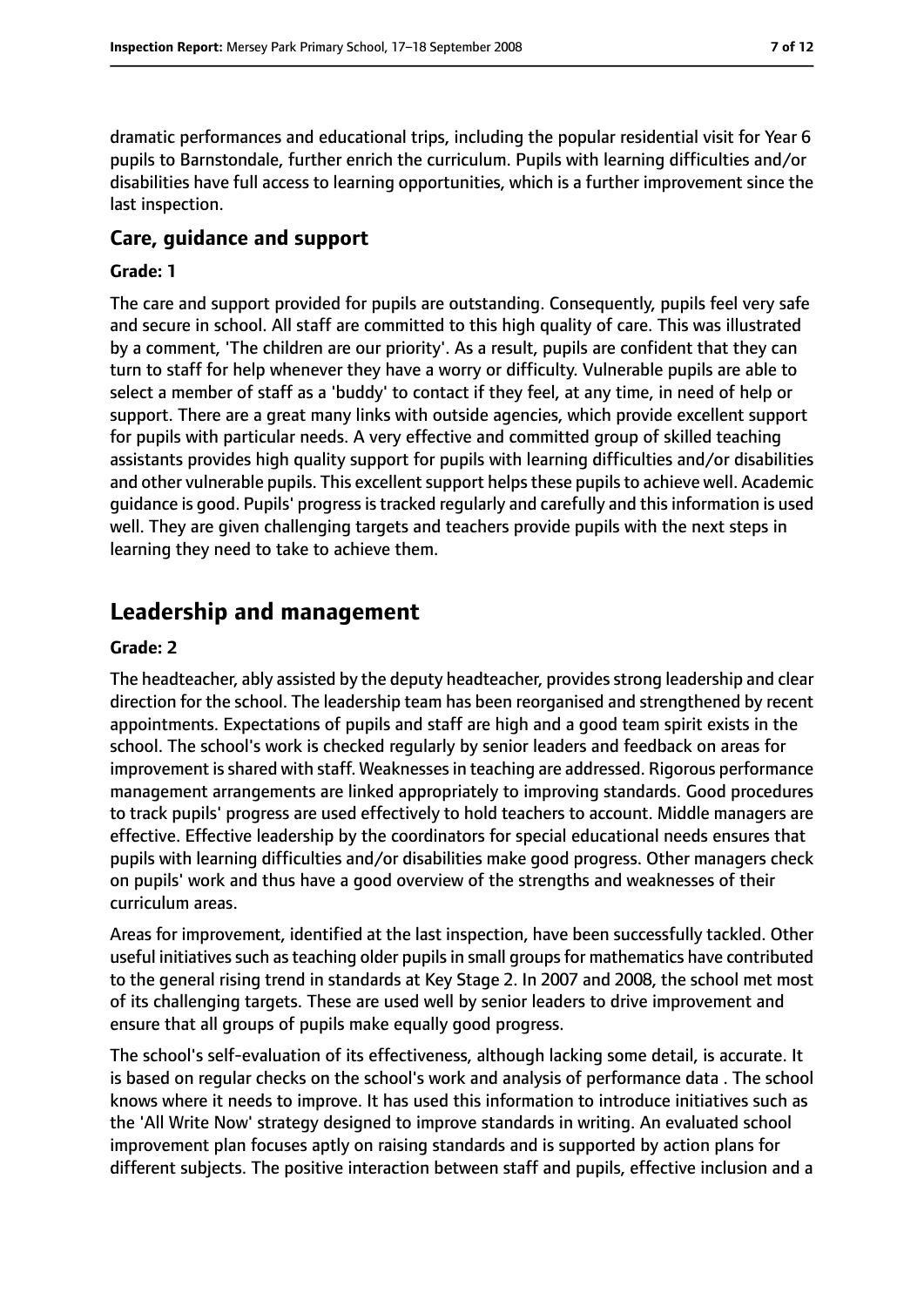strong curricular focus on learning about global communities mean that the school makes a good contribution to community cohesion.

The views of both pupils and parents are surveyed by the school. Governance is satisfactory. Finances are well administered and governors provide support for the school. However, they are not informed well enough about the school's work to offer it a good degree of challenge.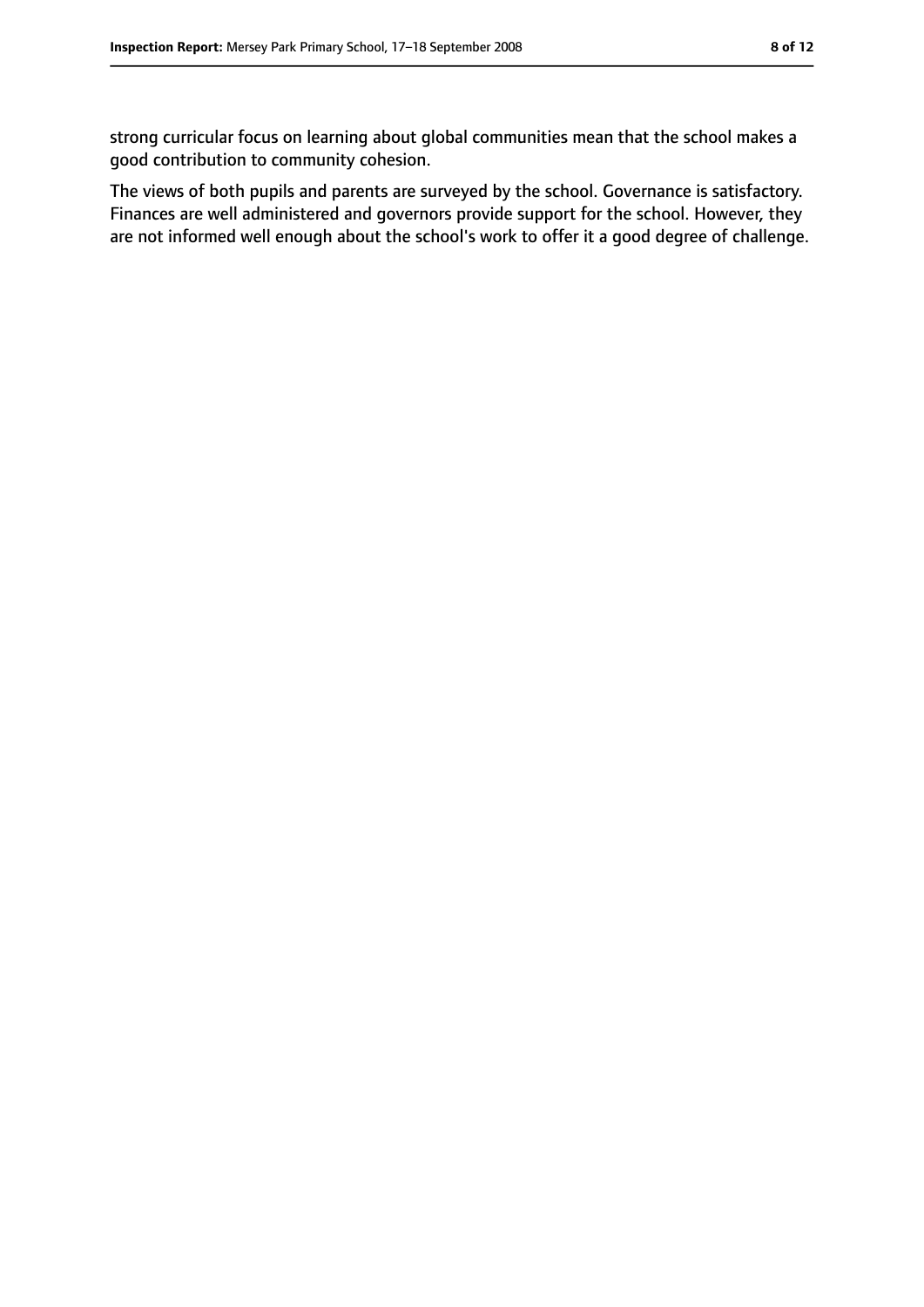**Any complaints about the inspection or the report should be made following the procedures set out in the guidance 'Complaints about school inspection', which is available from Ofsted's website: www.ofsted.gov.uk.**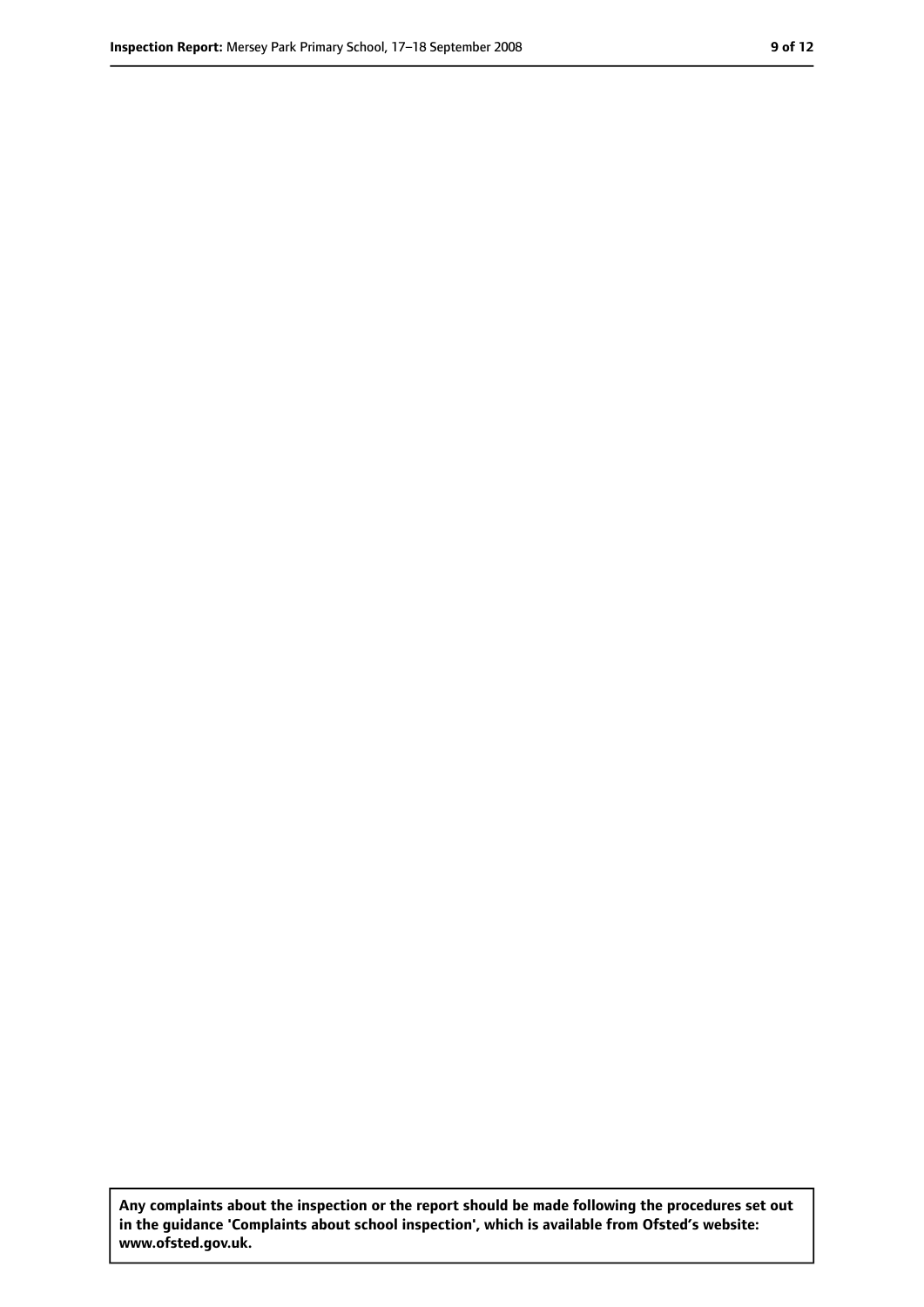# **Inspection judgements**

| Key to judgements: grade 1 is outstanding, grade 2 good, grade 3 satisfactory, and | <b>School</b>  |
|------------------------------------------------------------------------------------|----------------|
| arade 4 inadequate                                                                 | <b>Overall</b> |

#### **Overall effectiveness**

| How effective, efficient and inclusive is the provision of<br>education, integrated care and any extended services in meeting the<br>needs of learners? |     |
|---------------------------------------------------------------------------------------------------------------------------------------------------------|-----|
| Effective steps have been taken to promote improvement since the last<br>inspection                                                                     | Yes |
| How well does the school work in partnership with others to promote learners'<br>well being?                                                            |     |
| The capacity to make any necessary improvements                                                                                                         |     |

## **Effectiveness of the Early Years Foundation Stage**

| How effective is the provision in meeting the needs of children in the<br><b>EYFS?</b>       |  |
|----------------------------------------------------------------------------------------------|--|
| How well do children in the EYFS achieve?                                                    |  |
| How good are the overall personal development and well-being of the children<br>in the EYFS? |  |
| How effectively are children in the EYFS helped to learn and develop?                        |  |
| How effectively is the welfare of children in the EYFS promoted?                             |  |
| How effectively is provision in the EYFS led and managed?                                    |  |

## **Achievement and standards**

| How well do learners achieve?                                                                               |  |
|-------------------------------------------------------------------------------------------------------------|--|
| The standards <sup>1</sup> reached by learners                                                              |  |
| How well learners make progress, taking account of any significant variations<br>between groups of learners |  |
| How well learners with learning difficulties and/or disabilities make progress                              |  |

#### **Annex A**

<sup>&</sup>lt;sup>1</sup>Grade 1 - Exceptionally and consistently high; Grade 2 - Generally above average with none significantly below average; Grade 3 - Broadly average to below average; Grade 4 - Exceptionally low.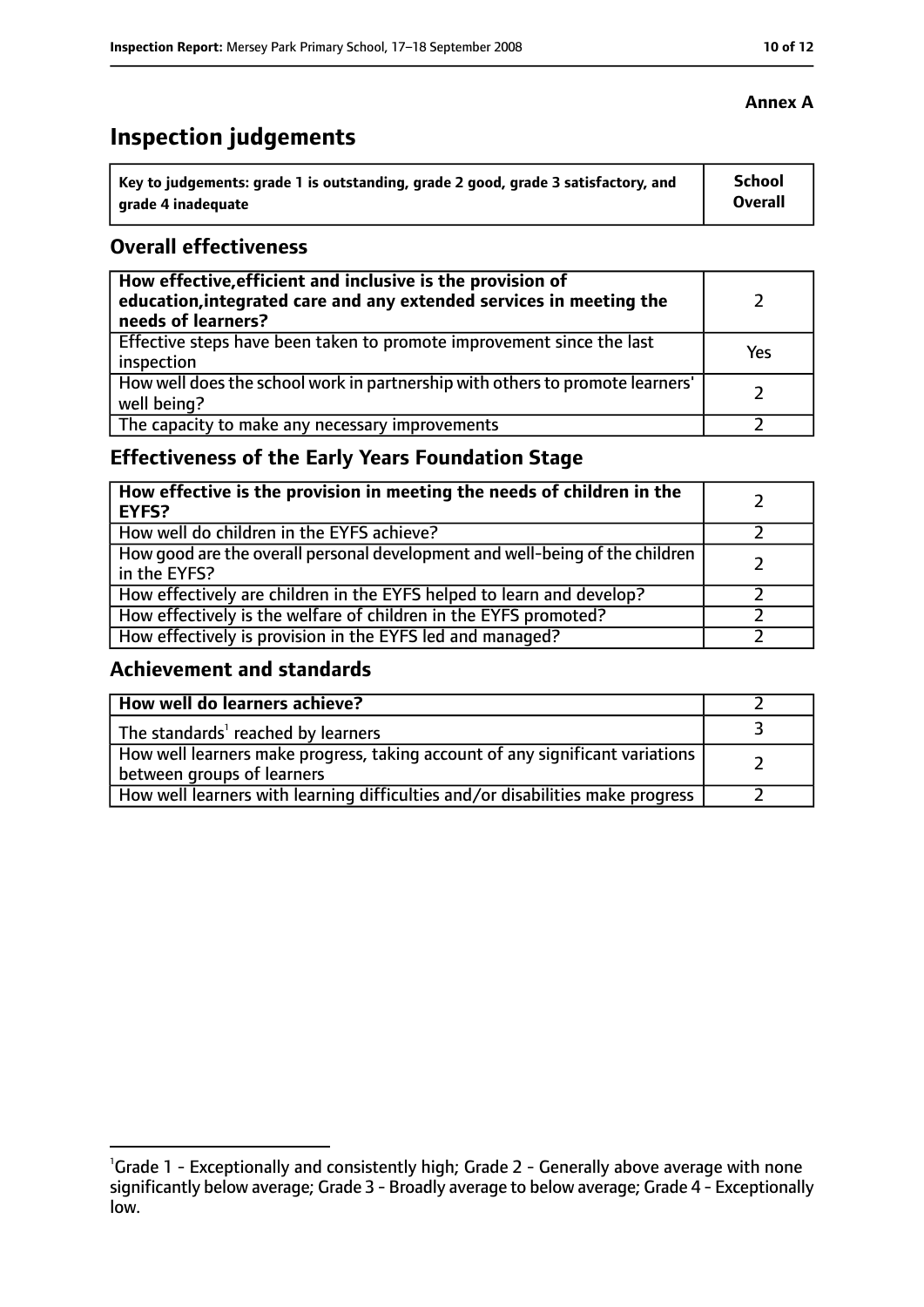# **Personal development and well-being**

| How good are the overall personal development and well-being of the<br>learners?                                 |  |
|------------------------------------------------------------------------------------------------------------------|--|
| The extent of learners' spiritual, moral, social and cultural development                                        |  |
| The extent to which learners adopt healthy lifestyles                                                            |  |
| The extent to which learners adopt safe practices                                                                |  |
| The extent to which learners enjoy their education                                                               |  |
| The attendance of learners                                                                                       |  |
| The behaviour of learners                                                                                        |  |
| The extent to which learners make a positive contribution to the community                                       |  |
| How well learners develop workplace and other skills that will contribute to<br>their future economic well-being |  |

# **The quality of provision**

| How effective are teaching and learning in meeting the full range of<br>learners' needs?              |  |
|-------------------------------------------------------------------------------------------------------|--|
| How well do the curriculum and other activities meet the range of needs and<br>interests of learners? |  |
| How well are learners cared for, quided and supported?                                                |  |

## **Leadership and management**

| How effective are leadership and management in raising achievement<br>and supporting all learners?                                              |     |
|-------------------------------------------------------------------------------------------------------------------------------------------------|-----|
| How effectively leaders and managers at all levels set clear direction leading<br>to improvement and promote high quality of care and education |     |
| How effectively leaders and managers use challenging targets to raise standards                                                                 |     |
| The effectiveness of the school's self-evaluation                                                                                               |     |
| How well equality of opportunity is promoted and discrimination eliminated                                                                      |     |
| How well does the school contribute to community cohesion?                                                                                      |     |
| How effectively and efficiently resources, including staff, are deployed to<br>achieve value for money                                          |     |
| The extent to which governors and other supervisory boards discharge their<br>responsibilities                                                  | 3   |
| Do procedures for safequarding learners meet current government<br>requirements?                                                                | Yes |
| Does this school require special measures?                                                                                                      | No  |
| Does this school require a notice to improve?                                                                                                   | No  |